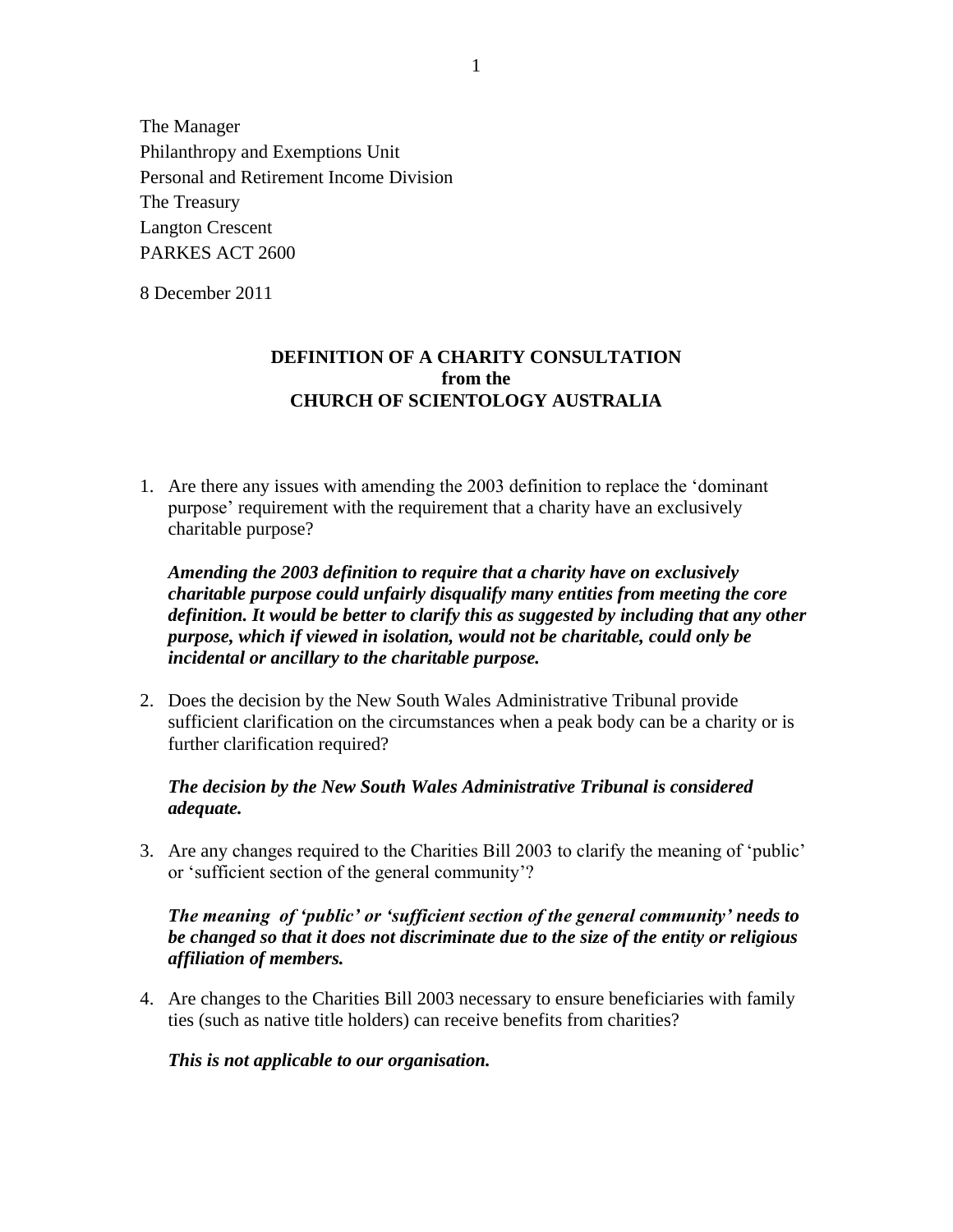5. Could the term 'for the public benefit' be further clarified, for example, by including additional principles outlined in ruling TR 2011/D2 or as contained in the Scottish, Ireland and Northern Ireland definitions or in the guidance material of the Charities Commission England and Wales?

## *The presumption of public benefit in respect of religious organisations should be retained as per the Charities Act 2009 (Ireland) and for reasons outlined in question 9.*

6. Would the approach taken by England and Wales of relying on the common law and providing guidance on the meaning of public benefit, be preferable on the grounds it provides greater flexibility?

*The approach taken by England & Wales of relying on common law on the meaning of public benefit is preferable provided if does not unduly disadvantage any charity, does not try and weigh benefit against harm and retains the presumption of a public benefit for the advancement of religions.*

7. What are the issues with requiring an existing charity or an entity seeking approval as a charity to demonstrate they are for the public benefit?

## *The greatest issues are for religion:*

- *The first point is "who decides?" Spiritual activities do not present a benefit when judged from an atheistic viewpoint, one religion's beliefs do not present a benefit when judged from the viewpoint of another religion i.e. Buddhist beliefs do not present a benefit when judged from a Christian viewpoint. The presumption of benefit is essential to avoid this as neither the ACNC or the Parliament are qualified to make judgment on this issue.*
- *The second issue follows from the above point. Benefits should be defined as both tangible and intangible as by its own definition, spiritual belief and values are intangible.*
- *On a more general note, it is worth considering what the presumption of public benefit in the advancement of religion really means and why it was granted and has remained a key element of the charitable definition for four centuries. In the English case of Holmes v HM Attorney General (1981) The Times 12 February Mr Justice Walton posits: "It has long been settled that the law presumes that it is better for a man to have a religion – a set of beliefs which take him outside his own petty cares and lead him to think of others – rather than to have no religion at all".*
- 8. What role should the ACNC have in providing assistance to charities in demonstrating this test, and also in ensuring charities demonstrate their continued meeting of this test?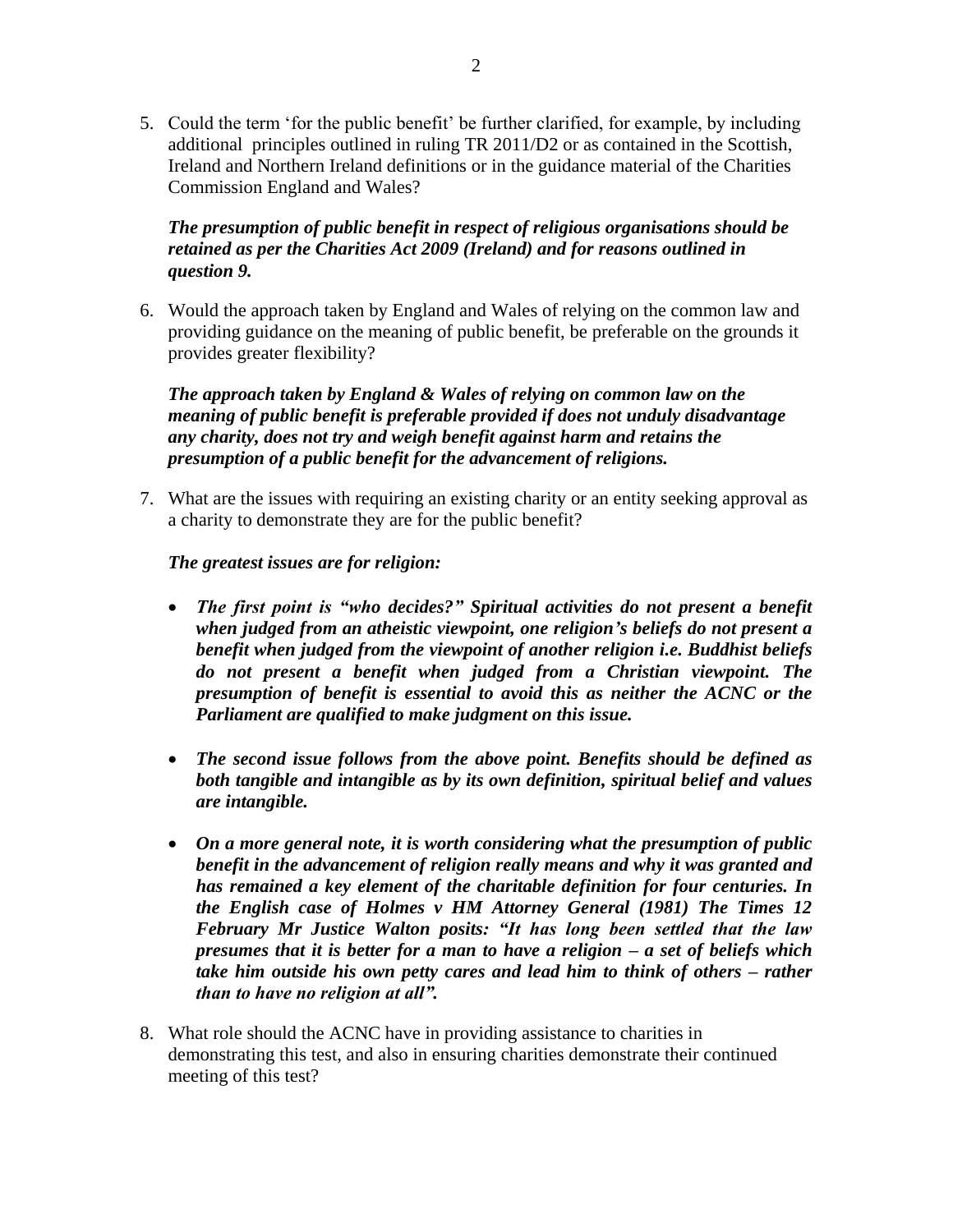*The ACNC should have full responsibility for educating the various charities across Australia in any and all changes that are made to the current law that they were created under. The ACNC would have the role to inform charities and fully educate them on all changes in law and procedure through training and comprehensive advice and clear guidelines. This must be done in a gradient manner and with benevolence. As always with new regulations there is confusion and a period of fluctuation as changes are introduced. Ignorance about any one given charity or sector could result in damage and additional costs for charities. Many of these charitable organisations are small and unable to bear undue compliance costs while carrying out valuable work to contribute to their communities. There is a concern that the ACNC could become a purely regulatory and enforcement body rather than an advisory committee.* 

9. What are the issues for entities established for the advancement of religion or education if the presumption of benefit is overturned?

*There are a number of issues for religious entities if the presumption of benefit is overturned. These are:* 

*Who would be qualified to assess whether a religion was of a benefit or not? The proposal to remove the presumption of benefit for the advancement of religions infers that there is some belief that some religions are of a benefit and some are not. This belief does not forward religious freedom and liberty in Australia. The removal of the presumption of benefit would open the door to intolerable religious discrimination.*

*One man's religious belief could be blasphemous to another man. An atheist would be unlikely see a benefit in religion. An apostate would say that their former religion had no benefit when thousands of followers would disagree. A minor religion could be denied charitable status simply because it is not liked by the assessing body or because it is not understood or 'popular'.*

*In the 'Church of the New Faith v Victorian Commission of Payroll Commissioner' Justice Murphy stated 'the policy of the law is 'one in all in''. The Advancement of Religion is a public benefit for all religions and their communities.*

*Who decides and what constitutes an "identifiable benefit"? How is that benefit to be measured? Benefits should be defined as both tangible and intangible as by its own definition spiritual belief and values are intangible.*

*The amount of spiritual benefits and knowledge gained from religious teachings by a member of a religion cannot be evaluated by an external body. A person who has improved himself morally is a benefit to his family, friend, work place and the community in general – but how is this assessed?*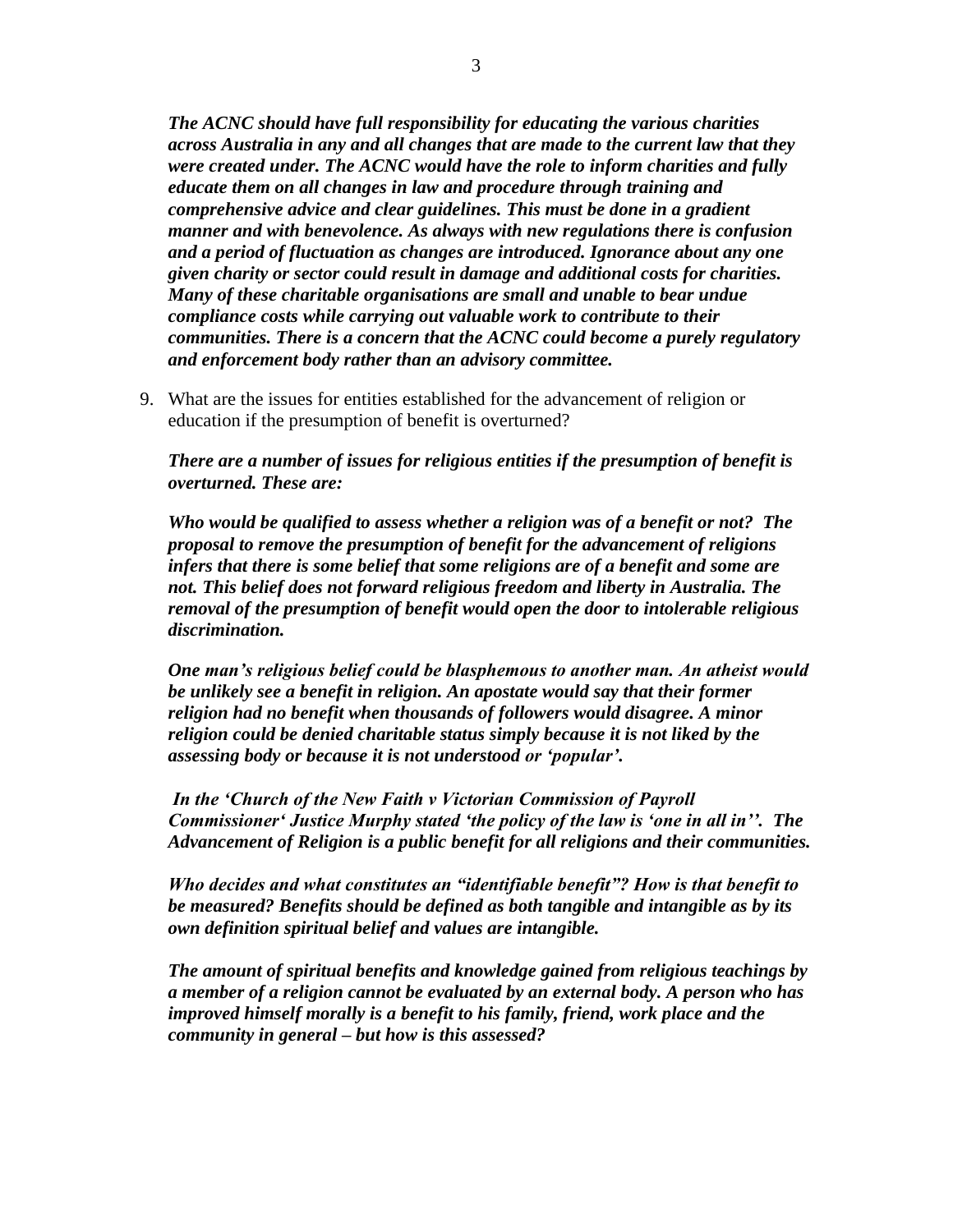*A requirement that the public benefit is weighed against detriment and harm is again open to intolerable religious discrimination and bigotry. The belief of one religion may well be that their way to salvation is the only way. With that viewpoint any other religion is of detriment to salvation. An atheist may hold that any and all religions are of detriment.* 

*A 'complainant' or 'victim' (or any number thereof) can make any number of allegations against a religious entity without any of it being proven as true and this can be perceived as a 'detriment'. Is detriment or harm to be proven in a court for it to be valid? Again the danger is "who decides?"*

*Similarly how is 'detriment' and 'harm' measured? Most importantly what objective criteria will form the basis of determining when any public benefit the charity provided outweighs any "harm" it causes.*

*The advancement of religion has always been held to be of a public benefit (refer to the answer to Question 7). This is still true today as reported by the Australian Bureau of Statistics regarding volunteerism (4102.0 - Australian Social Trends, 2004) as follows:* 

- *I. "In 2001, 74% of Australians aged 18 years and over reported affiliating with a religion. In the following year, 23% reported participating in church or religious activities over a three month period. Affiliating with a religion and participating in its group activities is one of the ways by which people develop social networks and bind into communities. Religious beliefs and values may also influence people's behaviour and decisions in many areas of life. For example, they may motivate people to perform unpaid voluntary work, which complements government funded services. Consequently, as well as reflecting shifts in the nature and cultural foundations of Australian society, changes in religious affiliation and activity may have implications for both the level of civic engagement and the provision of community services in Australia. "*
- *II. "Some religions encourage adherents to be charitable to those in need. Thus, having a particular religious affiliation may predispose a person to do unpaid voluntary work. In 2000, while 18% of volunteers cited a desire for social contact as a reason for volunteering, 12% of volunteers were motivated to volunteer by religious belief.*

*Of the 23% of Australian adults who had participated in church or religious activities within the three months prior to interview in 2002, just over a half (52%) had also done unpaid voluntary work for an organisation within the previous 12 months. In comparison, less than a third (29%) of adults who had not*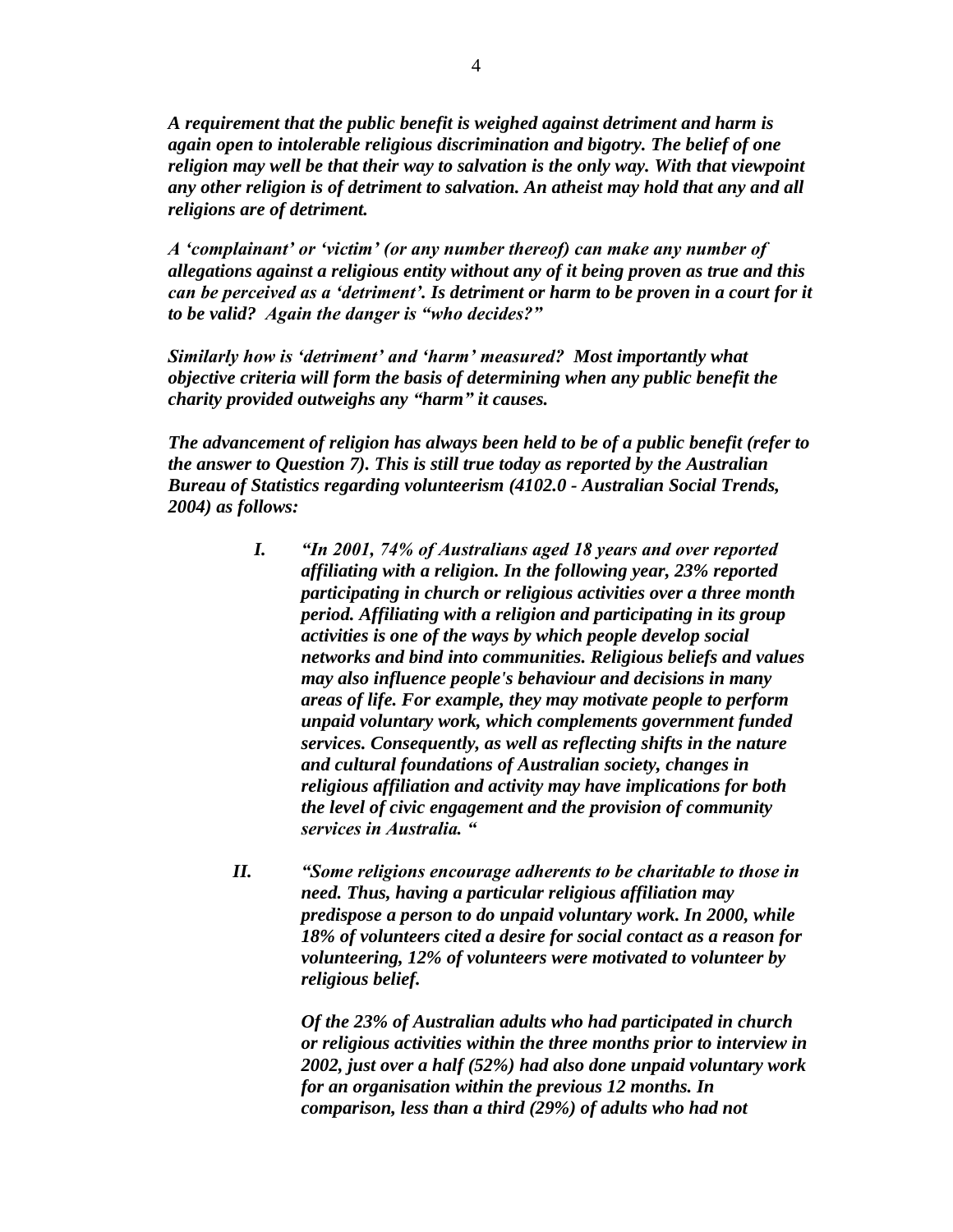*participated in church or religious activities had done such voluntary work.*

*There was a clear difference in the likelihood of having done unpaid voluntary work for a religious organisation between adults who had participated in church or religious activities and those who had not. Of those who had participated in church or religious activities, 30% had also done some unpaid voluntary work for a religious organisation within the 12 months prior to interview, compared with just 1% of those who had not participated in church or religious activities."*

*One example of a public benefit of our religion is that the parishioners of the Church of Scientology and their families are generally drug-free and as such they do not get involved in illegal-drug taking, drug addiction and the subsequent drugrelated crime and health problems and the resultant large cost to the community (i.e. tax payer) financially.* 

*In addition to reducing the burden to the community by having it parishioners drug-free, the Scientology parishioners volunteer their time to educate others in the community about the negative effects of drugs and have a positive influence on many non-Scientology teenagers to say no to drugs and prevent drug abuse. Other religions have similar moral beliefs and there are many other examples that could be cited. These benefits stem directly from a religious / moral belief of a Church extending to its parishioners. While this position is not only affiliated with religion, it is an example from our religious community. This again saves the tax payer as they are not funding the services to address the considerable harm that drugs cause.*

*Who will judge, on what criteria, the weight of this public benefit?*

*Finally, in paragraph 89 of the Consultation Paper there is a mention of 'cult like organisations'. However, it is difficult to determine what is a 'cult' and bono fide religions might be unfairly tarnished. Religions have always been subject to the extensive existing criminal codes and other laws which are very adequate to police wrong-doing. Religious organisations should not be singled out when it should be a concern for all groups seeking to achieve charitable status.*

10. Are there any issues with the requirement that the activities of a charity be in furtherance or in aid of its charitable purpose?

*We agree with the requirement that the activities of a charity should be in furtherance or in aid of its charitable purpose.*

11. Should the role of activities in determining an entity's status as a charity be further clarified in the definition?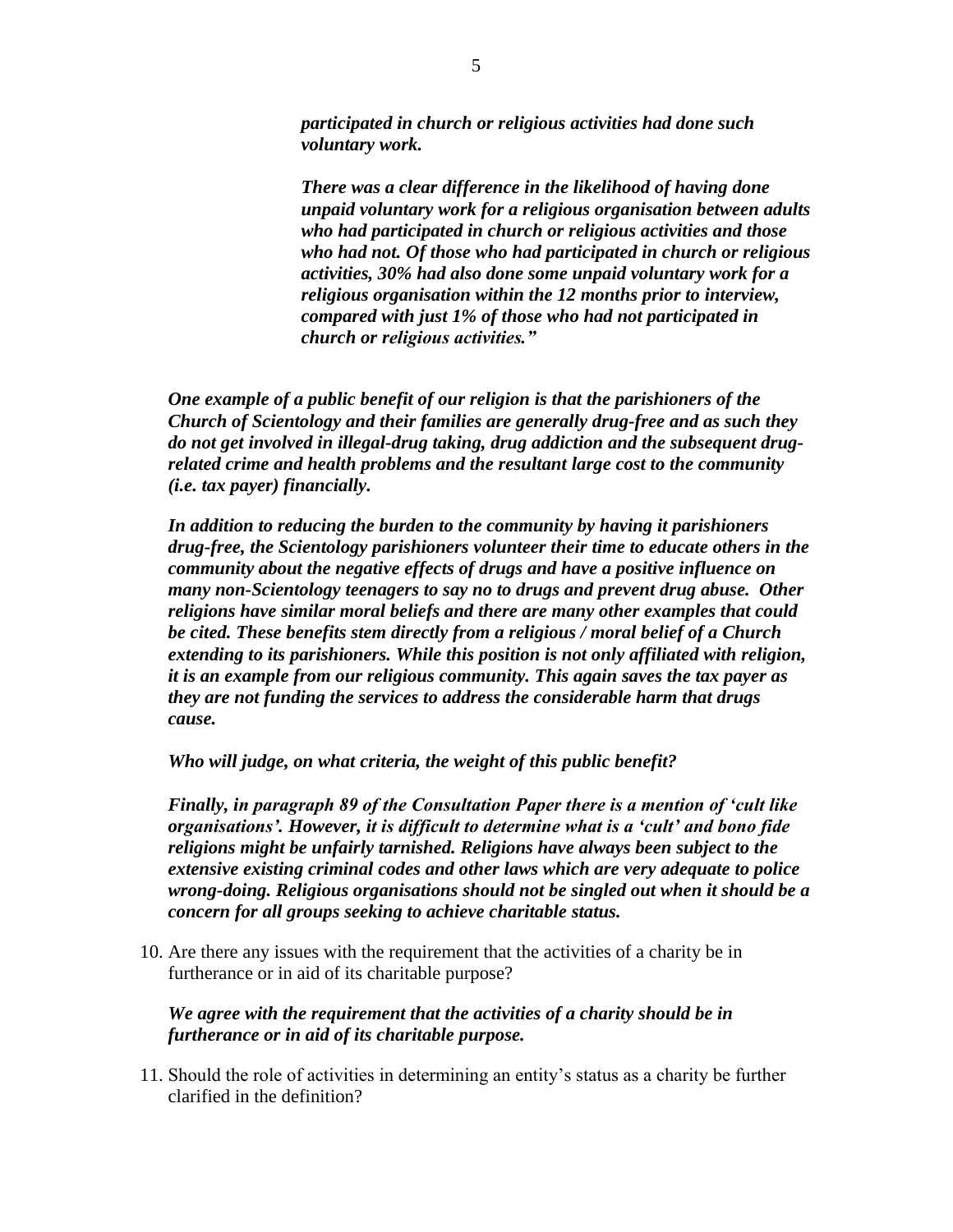## *Yes, the definition should be wide enough to ensure a charity is not disqualified unfairly as the activities of charities can often be broad and remain in furtherance of a charitable purpose.*

12. Are there any issues with the suggested changes to the Charities Bill 2003 as outlined above to allow charities to engage in political activities?

## *We have no issues with the suggested changes to allow charities to engage in political activities so long as it remains an ancillary activity.*

13. Are there any issues with prohibiting charities from advocating a political party, or supporting or opposing a candidate for political office?

### *We have no issues with prohibiting charities from advocating a political party or supporting a candidate for political office provided this too remains an ancillary activity.*

14. Is any further clarification required in the definition on the types of legal entity which can be used to operate a charity?

# *No further clarification is required in the definition on the types of legal entities which can be used to operate a charity.*

15. In the light of the Central Bayside decision is the existing definition of 'government body' in the Charities Bill 2003 adequate?

# *It is out of our scope to comment on the Central Bayside decision.*

16. Is the list of charitable purposes in the Charities Bill 2003 and the Extension of Charitable Purposes Act 2004 an appropriate list of charitable purposes?

## *The list of charitable purposes is in our opinion broad enough to ensure no charitable purposes are excluded. However the extent of this list should not be taken as a reason to overturn the presumption of benefit for religion, education and relief of poverty.*

17. If not, what other charitable purposes have strong public recognition as charitable which would improve clarity if listed?

#### *Not applicable*

18. What changes are required to the Charities Bill 2003 and other Commonwealth, State and Territory laws to achieve a harmonised definition of charity?'

*The Charities Bill 2003 was rejected for a multitude of reasons. What is required is a new Bill that is unique to Australia in its approach. The UK Charities Commission and its public benefits issues are based on a school system that does not exist in Australia.*